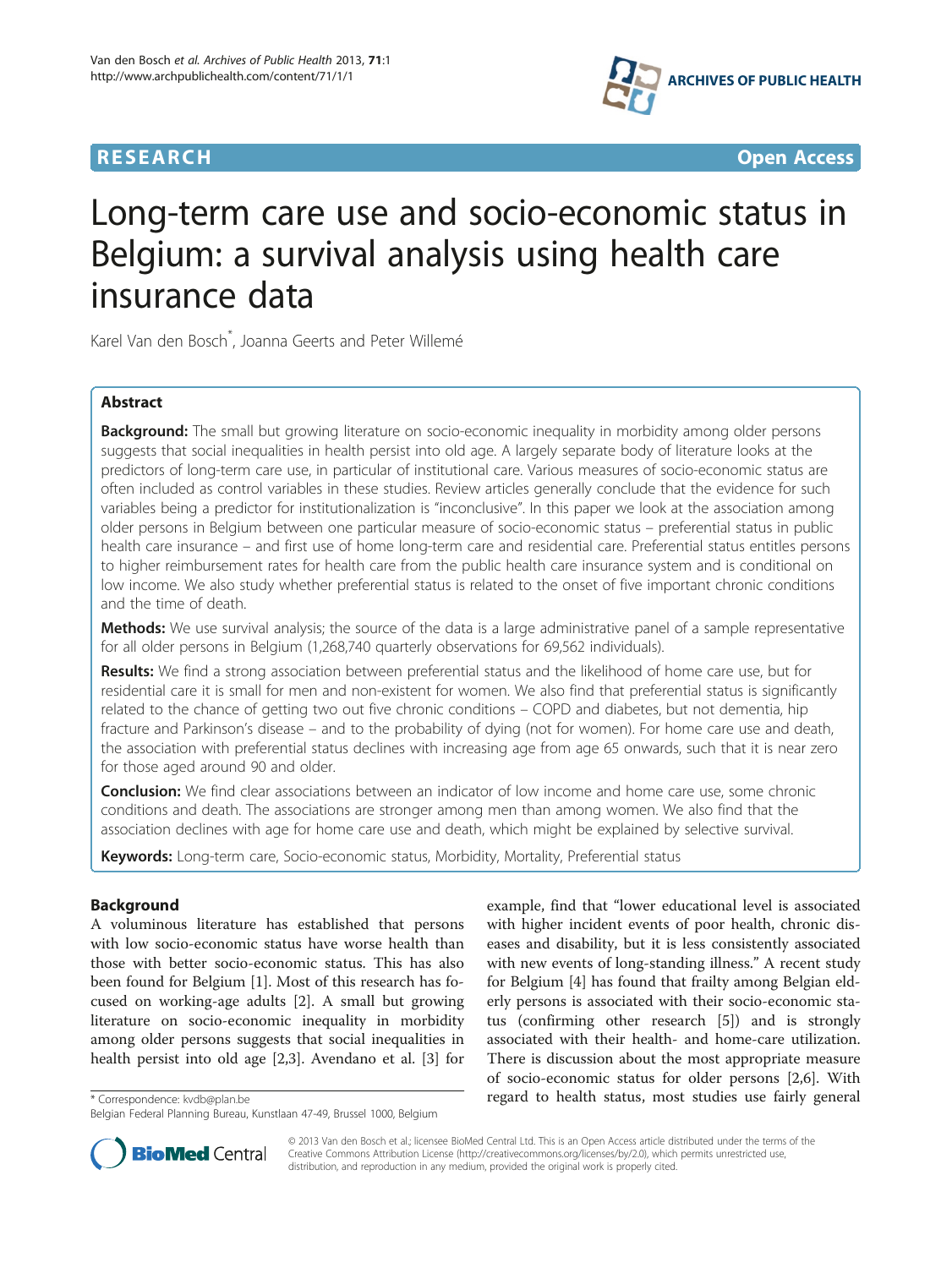indicators of overall health (e.g. self-assessed health, disability), and do not focus on specific conditions.

A largely separate body of literature looks at the predictors of long-term care use, in particular of institutional care. Predictors often include socio-economic variables, such as education, income, wealth and homeownership. For an overview of the effects of these predictors, we rely mainly on recent review articles [\[7,8](#page-7-0)], supplemented by some studies published subsequently. Gaugler et al. [[7\]](#page-7-0) conclude that the evidence for education being a predictor for nursing home placement is 'inconclusive'. When a significant impact of education is found, the direction of the effect varies [\[9](#page-7-0)-[11\]](#page-7-0). In all cases, the effects are not very strong. A few studies look at the effect of a person's or family's wealth on the probability of institutionalization, without conclusive results [[9,12,13\]](#page-7-0). By contrast, consistent results are found for home-ownership: the evidence is strong that homeowners are much less likely than others to enter an institution, though it is not clear how this finding should be interpreted [\[7](#page-7-0)-[9](#page-7-0),[11](#page-7-0),[14](#page-7-0),[15](#page-8-0)].

The evidence that income predicts nursing home placement is 'inconclusive' [\[8](#page-7-0)]. The meta-analysis by Gaugler et al. [[7\]](#page-7-0) indicates that low income is an important (positive) predictor of institutionalisation, whereas results of other studies are mixed [\[9](#page-7-0),[10](#page-7-0)[,16](#page-8-0)]. Generally, the relation between income and long-term care use seems to be interpreted in terms of income and price effects, though this issue is not given much attention. The income effect refers to the possibility that persons with a higher income might find it easier to pay for long-term care, and might therefore, ceteris paribus, be more inclined to enter residential care. On the other hand, a higher income might also facilitate access to home care services and might therefore assist in delaying residential care entry. Price effects come into play when out-of-pocket payments for long-term care are somehow dependent on income. In Finland, for example, user charges for institutional care are related to disposable income, making it in absolute terms much more expensive for individuals with a high income, and providing an economic incentive for those persons to avoid long-term institutionalization [[10\]](#page-7-0). Where costs of long-term care are covered by public programs for persons with low incomes (e.g. Medicaid in the United States), the latter might be more inclined to enter an institution than those who have to pay all or a larger part of these costs out of their own pocket [[17\]](#page-8-0). Such institutional differences between countries are no doubt one reason for the variable results across studies. The association between income and long-term care use is less often interpreted in terms of the socio-economic gradient in health. One consequence or indicator of low socio-economic status is low income, and if such persons experience worse health, they might have a greater need for long-term care, leading to an increased likelihood of using such care. Presumably it is assumed that the statistical association resulting from this mechanism is controlled for by the inclusion of one or more measures of health and/or disability. Still, there might be unobserved heterogeneity in health between older persons with varying levels of income.

In this paper we look at the association among older persons in Belgium between one particular measure of socio-economic status – preferential status in health care insurance – and first observed use of home long-term care and residential care. We also examine its relationship with the onset of five important chronic conditions (COPD, dementia, diabetes, hip fracture and Parkinson's disease) and with death. We use a large administrative panel of a sample representative for all older persons in Belgium. The large sample size and the fact that we have quarterly observations for the period 2004–2009 make it possible to use survival analysis techniques, which take into account the timing of the events at issue here.

# **Methods**

The source of the data is the 'Echantillon Permanent(e) Steekproef' (Permanent Sample, EPS), a large administrative panel of a sample of all persons within the Belgian public health insurance [\[18\]](#page-8-0). The latter covers virtually all persons resident in Belgium. The exceptions are mostly recent immigrants, of which there are few among older men and women. We use data for persons aged 65 and over only, for whom the sampling fraction is 5%. The EPS contains all information (suitably anonymized) that is available to the public health insurance agencies (the sickness funds and the National Institute for Health and Disability Insurance), which includes use of acute and long-term medical care and medicines, as well as some variables related to the socio-economic situation of insured persons. Health status and health problems as such are not registered, though. However, we could identify persons suffering from one or more of five chronic conditions (COPD, dementia, diabetes, hip fracture and Parkinson's disease) by looking at the use of medicines or kinds of medical care that are specific to those conditions. These conditions are important predictors of disability. Unfortunately, the imputation of those conditions is not complete, since it is known that many persons suffering from diabetes are undiagnosed as such, while many persons with severe symptoms of dementia do not receive medication. We use data for the years 2004–09.

None of the measures of socio-economic status (education, occupation, income, wealth, home tenure) commonly used in the literature are available in the EPS. We use "preferential status" in the public health insurance as a proxy for income. Persons with preferential status enjoy higher reimbursements (lower co-payments) for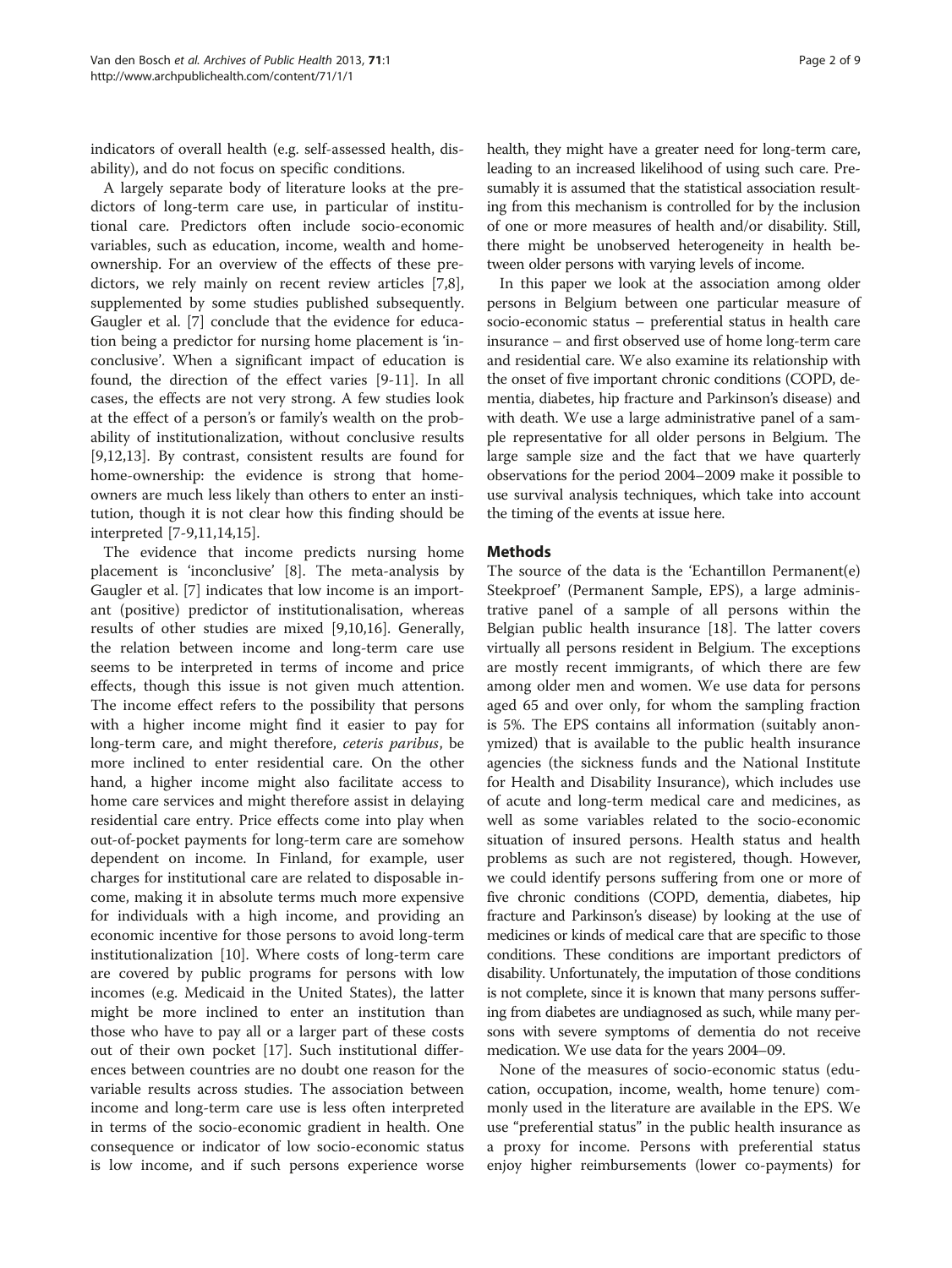many health care transactions, as well as some other advantages. Low income is a requirement for obtaining this preferential status. <sup>a</sup> For persons living on some types of means-tested income benefits the low income requirement is waived, as it is in fact implicit in the means test. However, a serious complication is that the low income requirement is also waived for older persons receiving a benefit because of disability. While this particular benefit is also means-tested, the means test is less strict than the one applied for non-disabled older persons. For this reason, and to avoid endogeneity (or reverse causation), only persons for whom there was no administrative indication of disability or handicap at the first quarter when they were observed (i.e. in the 1st quarter of 2004, or the first quarter of the year when they turned 65) were included in the analysis. More exactly, initially their status in social insurance is not "disabled", the person is not officially recognized as "disabled", and she or he had no certificate of chronic illness or benefit for handicapped persons. While this does not mean that those persons had no health problem at all, it excludes all or nearly all persons who enjoyed preferential status because of disability or chronic conditions, without necessarily having low income. Also excluded were those suffering from one of the chronic conditions at the initial period, as well as persons using any form of long-term care at that time. Finally, before 2008 many formerly selfemployed persons had no public health insurance for « minor risks », which include home care and the lumpsum payments for residential care in homes for the elderly; such persons were only covered for long-term care in nursing homes. Since their pattern of long-term care use is likely to be quite different from that of the rest of the population, we excluded those persons.

We use survival analysis (also known as event-history analysis) to estimate the association of preferential status with morbidity, death and long-term care use, as this method makes the most optimal use of the panel data at hand with time-dependent covariates and censoring of many cases [\[19\]](#page-8-0). Given the large sample and quarterly observations, there are of course a very large number of ties (where several individuals experience the event of interest at the same moment in time), making application of Cox regression models problematic. For this reason we present results of discrete survival analyses, using logistic regression [[20](#page-8-0)]. For each situation or condition of interest (home care use, residential care use, COPD, dementia, diabetes, hip fracture, Parkinson's disease and death), a separate survival analysis was performed. As a sensitivity test, the final models were also estimated with a Cox proportional hazard model, using the Efron approximation for tied data, and the results were very similar (see Additional file [1\)](#page-7-0).

Age, province, living with a partner or not and dummy variables for each year and each quarter were included

as controls. In order to retain maximum flexibility of functional form, and given the large sample size, age was entered with a dummy for each age in years. Province (some larger provinces were split up) was included because the supply of long-term care varies across provinces, and there are regional differences in morbidity and mortality among older persons in Belgium [\[21\]](#page-8-0). Living with a partner strongly reduces the chances to enter residential care [\[7,13](#page-7-0)], and is also associated with better health [\[22](#page-8-0)]. All analyses were performed separately for women and men, as patterns of chronic conditions and long-term care use may well differ by sex.

Table [1](#page-3-0) shows that the total number of individuals in the sample selected for analysis is 69,562, while 36,665 persons are excluded. Given an average of 18.2 observed quarters per individual, this produces a total of 1,268, 740 observations of person-quarters. Nearly all individuals who are initially older than 65 enter the sample in 2004 (the exceptions are immigrants and persons coming back into public health insurance), while a substantial number of persons are first observed in later years, when they turn 65. The maximum number of quarters for which persons can be observed is 22 (for technical reasons observations in the first quarter of 2004 and the last quarter of 2009 could not be used). Among the youngest age group, many persons enter the sample later than 2004, while among the older age groups, the observation period is often cut short by death. For all analyses, except for death, the total number of observations is in fact lower than the numbers mentioned above, since survival analysis does not use observations (quarters) after the first occurrence of the condition or situation at issue. The exact number of observations used in each analysis can be found in Additional file [2](#page-7-0).

Table [1](#page-3-0) also shows that older persons and women are more likely to enjoy preferential status. COPD, dementia and diabetes are fairly common chronic conditions. Hip fracture occurs rather frequently among older women, while Parkinson's disease is less prevalent. The probability of ever having experienced dementia or hip fracture increases strongly with age, which is not true for the other conditions. Unsurprisingly, older people are also more likely to use home care and especially residential care. The selection criteria imply that excluded individuals are much more likely than the selected sample to have preferential status, to suffer from one or more chronic diseases, and to use long-term care. The differences are often more marked in the groups 65–74 and 75–84. The selection procedure has the implication that much of the effect of socioeconomic status on health, in so far as it materializes before persons can enter the sample, is bracketed out of the analysis. In this sense, the selection procedure loads the dice against finding an association between preferential status, chronic conditions and long-term care use in this study.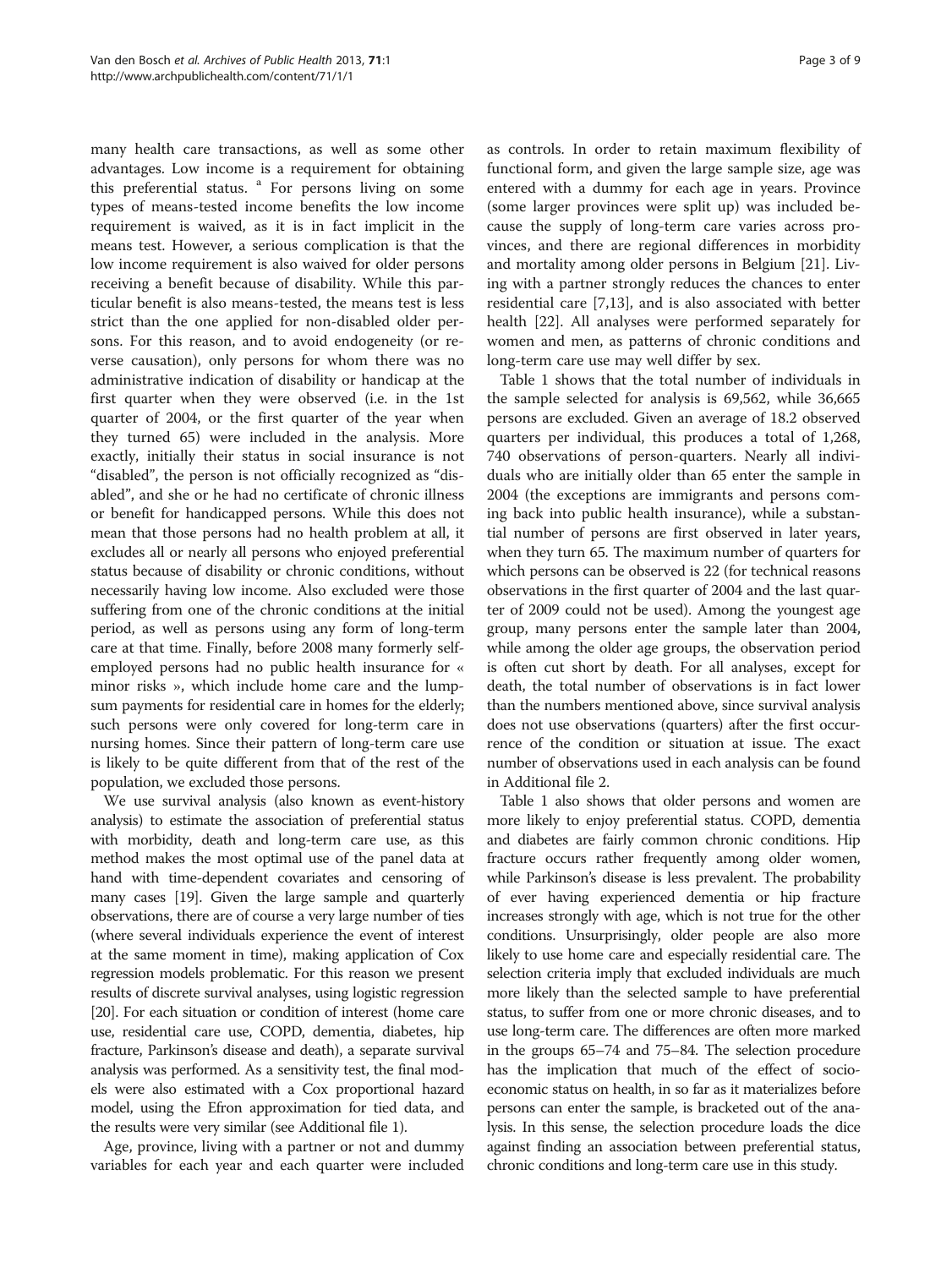<span id="page-3-0"></span>Table 1 Characteristics of persons aged 65 or more within the permanent sample of persons covered by the Belgian public health insurance (2004–09), sample selected for analysis and excluded cases

|                               |        | Men   |       | Women  |        |       | All    |
|-------------------------------|--------|-------|-------|--------|--------|-------|--------|
| Age initially                 | 65-74  | 75-84 | $85+$ | 65-74  | 75-84  | $85+$ |        |
| Analysis sample (a)           |        |       |       |        |        |       |        |
| Preferential status initially | 17.2%  | 24.5% | 35.1% | 24.2%  | 36.0%  | 46.4% | 24.7%  |
| COPD*                         | 7.8%   | 11.3% | 8.0%  | 5.7%   | 7.0%   | 7.2%  | 7.3%   |
| Dementia*                     | 2.9%   | 8.6%  | 10.5% | 4.0%   | 10.8%  | 14.6% | 5.7%   |
| Diabetes*                     | 5.9%   | 5.6%  | 2.8%  | 5.1%   | 5.0%   | 2.7%  | 5.3%   |
| Hip fracture*                 | 2.1%   | 4.4%  | 6.6%  | 3.5%   | 8.7%   | 14.3% | 4.3%   |
| Parkinson's disease*          | 1.2%   | 3.2%  | 2.1%  | 1.2%   | 2.6%   | 2.6%  | 1.7%   |
| Dead*                         | 7.3%   | 25.1% | 59.9% | 3.6%   | 15.7%  | 43.0% | 11.1%  |
| Home care*                    | 3.3%   | 15.9% | 25.3% | 5.9%   | 22.9%  | 35.8% | 10.0%  |
| Residential care*             | 1.0%   | 7.8%  | 23.9% | 1.3%   | 13.3%  | 34.1% | 5.1%   |
| Partner**                     | 71.3%  | 62.6% | 37.9% | 57.2%  | 26.5%  | 6.5%  | 55.6%  |
| Partner loss*                 | 7.6%   | 11.0% | 14.0% | 8.1%   | 13.0%  | 6.6%  | 9.1%   |
| Partner gained*               | 2.6%   | 1.6%  | 1.8%  | 1.1%   | 0.5%   | 0.6%  | 1.5%   |
| Single**                      | 18.5%  | 24.7% | 46.2% | 33.5%  | 60.0%  | 86.3% | 33.7%  |
| Start year is 2004            | 63.8%  | 99.6% | 99.7% | 66.0%  | 99.5%  | 99.1% | 75.9%  |
| Number of observed quarters   | 17.2   | 19.5  | 15.6  | 17.9   | 20.5   | 17.6  | 18.2   |
| Number of individuals         | 21,894 | 7,840 | 1,039 | 25,607 | 11,301 | 1,881 | 69,562 |
| <b>Excluded cases</b>         |        |       |       |        |        |       |        |
| Preferential status initially | 33.7%  | 41.6% | 58.6% | 44.5%  | 55.7%  | 66.8% | 47.5%  |
| COPD*                         | 39.9%  | 42.7% | 30.2% | 28.5%  | 25.2%  | 16.4% | 30.8%  |
| Dementia*                     | 14.0%  | 21.1% | 21.9% | 20.1%  | 28.7%  | 29.7% | 22.1%  |
| Diabetes*                     | 43.9%  | 32.5% | 19.1% | 41.5%  | 32.8%  | 16.4% | 35.0%  |
| Hip fracture*                 | 4.3%   | 7.4%  | 9.2%  | 7.2%   | 13.8%  | 13.3% | 8.9%   |
| Parkinson's disease*          | 6.0%   | 11.2% | 8.2%  | 6.7%   | 10.4%  | 8.1%  | 8.2%   |
| Dead*                         | 23.0%  | 55.0% | 81.0% | 14.8%  | 39.8%  | 72.2% | 37.1%  |
| Home care*                    | 13.8%  | 33.9% | 39.2% | 22.2%  | 42.7%  | 34.3% | 28.7%  |
| Residential care*             | 6.9%   | 23.2% | 49.5% | 9.6%   | 39.2%  | 66.3% | 25.9%  |
| Partner**                     | 65.0%  | 56.4% | 29.4% | 48.6%  | 19.2%  | 3.5%  | 40.4%  |
| Partner loss*                 | 6.7%   | 9.5%  | 8.4%  | 8.8%   | 9.4%   | 2.9%  | 7.8%   |
| Partner gained*               | 2.6%   | 1.6%  | 2.1%  | 1.3%   | 0.7%   | 0.4%  | 1.4%   |
| Single**                      | 25.7%  | 32.4% | 60.1% | 41.3%  | 70.7%  | 93.2% | 50.3%  |
| Start year is 2004            | 67.6%  | 99.5% | 99.8% | 69.9%  | 99.7%  | 99.7% | 84.8%  |
| Number of observed quarters   | 16.0   | 15.7  | 11.3  | 17.2   | 17.7   | 13.0  | 16.1   |
| Number of individuals         | 8,328  | 4,891 | 1,282 | 9,255  | 8,406  | 4,503 | 36,665 |

(a) at the first observerd quarter: no administrative indication of disability or handicap, not suffering from any of the chronic conditions, not using any form of long-term care.

\* Ever during observation period. \*\* During whole observation period.

#### Results

We first present results for the chronic conditions and death (Table [2](#page-4-0)), followed by those for home care and residential care (Tables [3](#page-4-0) and [4](#page-5-0)). In each table, to save space, only the coefficients for preferential status are shown; the full results for all predictors can be found in Additional files [2, 3](#page-7-0) and [4.](#page-7-0)

We find significant and substantial effects of preferential status on the probability of getting COPD and

diabetes, both for men and women. No significant effects are observed for dementia, hip fracture and Parkinson's disease. We also find a significant effect of preferential status on mortality, which is substantially larger for men than for women. Interestingly, the effect of preferential status weakens strongly as persons become older, as shown by the model labelled 'interaction with age'. The interaction variable is specified in such a way that the coefficient for the dummy variable for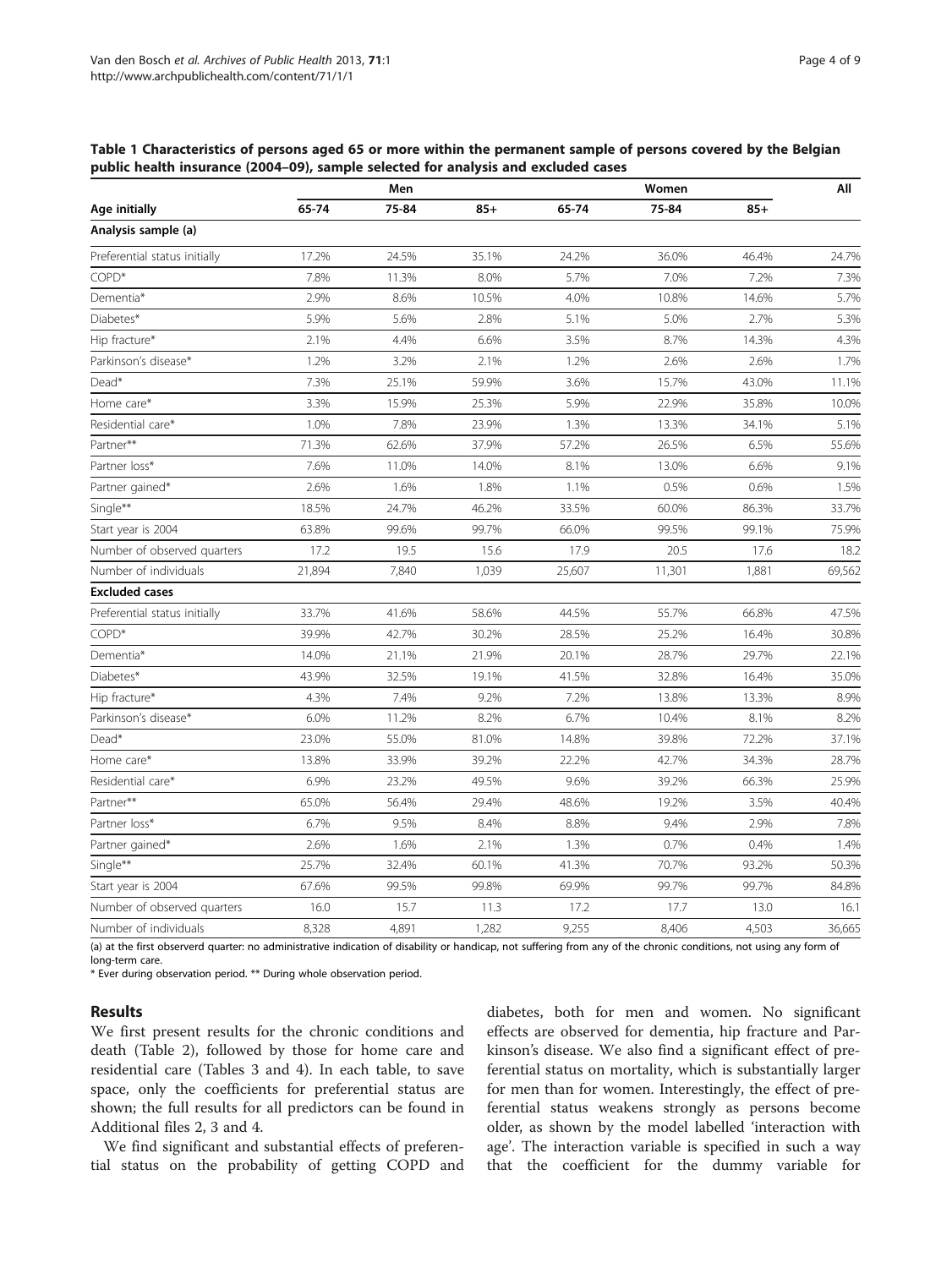<span id="page-4-0"></span>Table 2 Association between preferential status and the first occurrence of five chronic conditions and death within the permanent sample of persons covered by the Belgian public health insurance (2004–09)

| Dep. variable       | Model                       | Men      |          |       |       | Women    |       |
|---------------------|-----------------------------|----------|----------|-------|-------|----------|-------|
|                     |                             | Est.     | St.error | Sign. | Est.  | St.error | Sign. |
| <b>COPD</b>         |                             | 0.317    | 0.046    | 0.000 | 0.250 | 0.081    | 0.002 |
| Dementia            |                             | 0.074    | 0.064    | 0.247 | 0.125 | 0.099    | 0.205 |
| <b>Diabetes</b>     |                             | 0.237    | 0.059    | 0.000 | 0.381 | 0.091    | 0.000 |
| Hip fracture        |                             | $-0.023$ | 0.088    | 0.792 | 0.074 | 0.108    | 0.496 |
| Parkinson's disease |                             | 0.079    | 0.108    | 0.466 | 0.273 | 0.191    | 0.152 |
| Death               |                             | 0.152    | 0.036    | 0.000 | 0.095 | 0.036    | 0.009 |
| Death               | interaction with age        |          |          |       |       |          |       |
|                     | dummy preferential status:  | 0.378    | 0.082    | 0.000 | 0.052 | 0.096    | 0.589 |
|                     | interaction variable*:      | $-0.015$ | 0.005    | 0.002 | 0.002 | 0.005    | 0.629 |
| Death               | with chronic conditions and |          |          |       |       |          |       |
|                     | interaction with age        |          |          |       |       |          |       |
|                     | dummy preferential status:  | 0.381    | 0.082    | 0.000 | 0.055 | 0.096    | 0.563 |
|                     | interaction variable*:      | $-0.016$ | 0.005    | 0.001 | 0.002 | 0.005    | 0.636 |

Coefficients estimated by discrete survival analysis using logistic regression.

Also included in all models: age, partner (time-dependent), province, year, quarter.

 $*$  interaction variable is specified as preferential\_status  $*$  (age – 65).

preferential status is an estimate of the effect of this status at age 65. (We tried other specifications than the linear one used here, but none produced a significant improvement in model fit). The size of the coefficient for the interaction variable indicates that the effect of preferential status on the probability of death becomes nil when men are aged around 90. For women the interaction effect is not at all significant, however. (We also ran models with a similar age-interaction term for the chronic conditions, but this turned out not to be significant in any case). In the final model with death as the dependent variable, dummies for five chronic conditions are included in the model as time-dependent variables. Surprisingly, this does not at all reduce the estimated effect of preferential status and its interaction with age. This is partly due to the fact that preferential status has no significant association with those chronic conditions which are the strongest predictors of death (hip fracture and dementia). Moreover, persons suffering from (or, rather, being treated for) diabetes are actually less likely to die than those without (treatment for) diabetes.

Preferential status also has a strong effect on home care use for both sexes, although the effect is again much larger for men than for women. As was true for death, the model including an interaction term with age (the specification is the same as in the model for death) shows that the effect declines with age, and becomes near zero at age 90, both for men and for women. When dummies for five chronic conditions are included in the model, the estimates of the effect of preferential status and its interaction with age become smaller, though the difference is small for men and negligable for women. This indicates that those five chronic conditions play only a limited role in mediating the association of

Table 3 Association between preferential status and the first occurrence of home care use within the permanent sample of persons covered by the Belgian public health insurance (2004–09)

| Model                                          | Variable         | Men      |          |       | Women    |          |       |
|------------------------------------------------|------------------|----------|----------|-------|----------|----------|-------|
|                                                |                  | Est.     | St.error | Sign. | Est.     | St.error | Sign. |
| Basic model                                    | Pref. Status     | 0.266    | 0.048    | 0.000 | 0.089    | 0.032    | 0.005 |
| Interaction with age                           | Pref. Status     | 0.631    | 0.126    | 0.000 | 0.265    | 0.081    | 0.001 |
|                                                | Interaction var* | $-0.023$ | 0.008    | 0.002 | $-0.011$ | 0.005    | 0.018 |
| With chronic conditions & interaction with age | Pref. Status     | 0.575    | 0.127    | 0.000 | 0.255    | 0.081    | 0.002 |
|                                                | Interaction var* | $-0.020$ | 0.008    | 0.009 | $-0.011$ | 0.005    | 0.029 |

Coefficients estimated by discrete survival analysis using logistic regression.

Also included in all models: age, partner (time-dependent), province, year, quarter.

\* interaction variable is specified as preferential\_status \* (age – 65).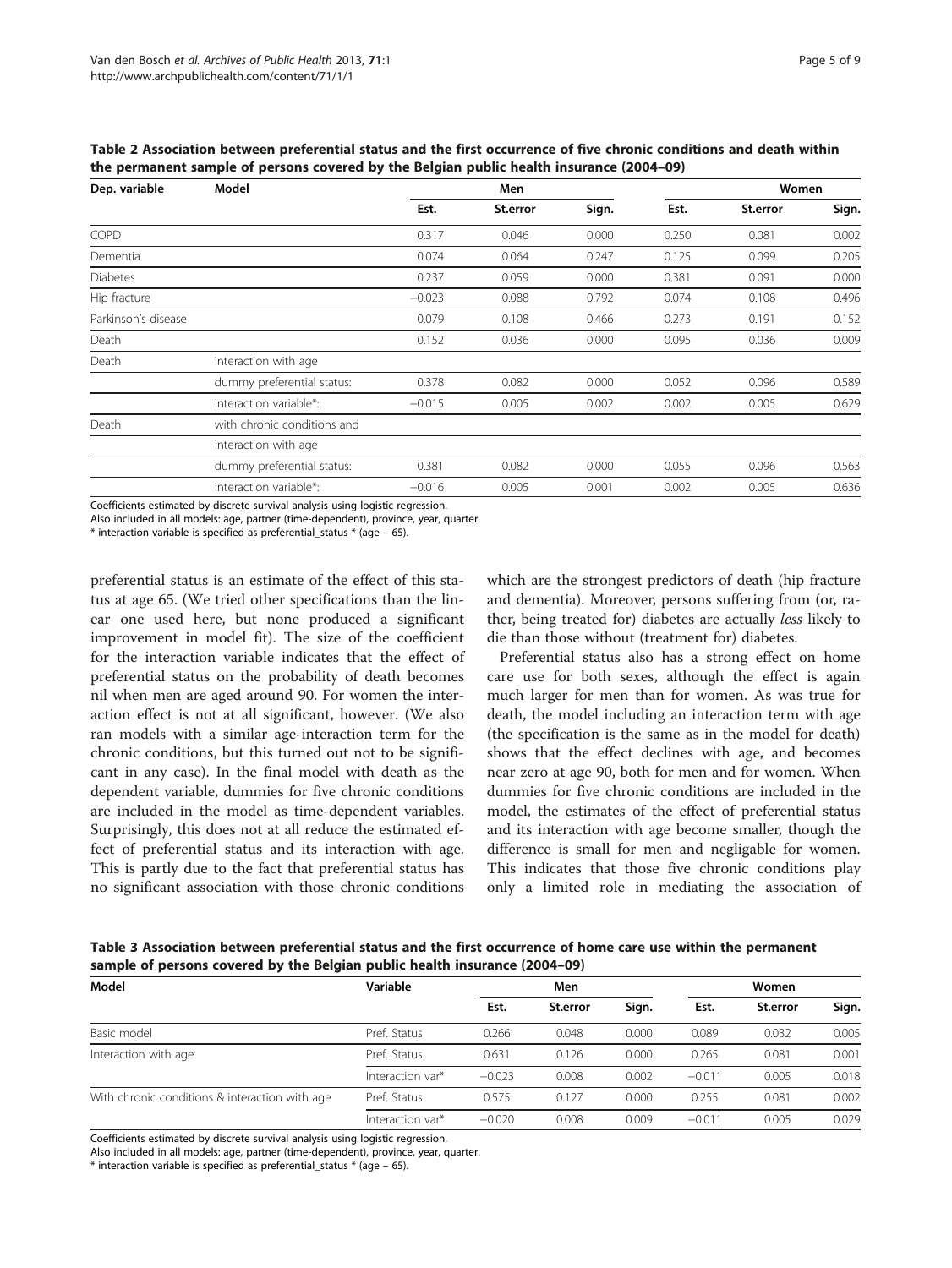| Model                   | Variable        | Men      |          |       | Women    |          |       |
|-------------------------|-----------------|----------|----------|-------|----------|----------|-------|
|                         |                 | Est.     | St.error | Sign. | Est.     | St.error | Sign. |
| Basic model             | Pref. Status    | 0.119    | 0.070    | 0.090 | 0.015    | 0.043    | 0.724 |
| Interaction with age    | Pref. Status    | 0.499    | 0.208    | 0.017 | 0.031    | 0.146    | 0.831 |
|                         | Interaction var | $-0.021$ | 0.011    | 0.057 | $-0.001$ | 0.007    | 0.909 |
| With chronic conditions | Pref. Status    | 0.485    | 0.212    | 0.022 | 0.037    | 0.147    | 0.799 |
|                         | Interaction var | $-0.022$ | 0.011    | 0.048 | $-0.003$ | 0.007    | 0.725 |

<span id="page-5-0"></span>Table 4 Association between preferential status and the first occurrence of use of residential care within the permanent sample of persons covered by the Belgian public health insurance (2004–09)

Coefficients estimated by discrete survival analysis using logistic regression.

Also included in all models: age, partner (time-dependent), province, year, quarter.

\* interaction variable is specified as preferential\_status \* (age – 65).

preferential status with home care use. The main reason for this is that the conditions that are related to preferential status (COPD and diabetes), have only a moderate effect on the use of home care, in contrast to dementia, hip fracture and Parkinson's disease. Among men, the effect of preferential status on use of residential care is much smaller than it is for home care, and the effect is non-existent for women. Interestingly, the effect is significant only when the interaction term with age is also included. As was true for home care, and for similar reasons, the inclusion of dummies for chronic conditions in the model does not make much difference, though the coefficient for the interaction term becomes significant for men.

# **Discussion**

We have found an association between preferential status and the likelihood of getting two out five chronic conditions – COPD and diabetes, but not dementia, hip fracture and Parkinson's disease – and also with the probability of dying. We also found that preferential status is strongly related with home care use. For residential care the relationship is weak for men and nonexistent for women. For death and home care use, the association with preferential status declines with age, such that (within the population studied) it is strongest for those aged 65, and near zero for those aged around 90 and older.

As explained in the methods section, we interpret (initial) preferential status, which is conditional on low income, as a measure of socio-economic status. The observed effects of preferential status on COPD, diabetes and death can then be interpreted as instances or consequences of socio-economic differences in morbidity and mortality. A discussion of the possible mechanisms which could be responsible for these differences is beyond the scope of this paper (see for example [\[3](#page-7-0)] for a review). For COPD and diabetes, it is plausible that smoking, unhealthy food and other life-style factors could be involved. The fact that preferential status is a

dichotomy is an important limitation of our study, as it makes it impossible to find a gradient in its association with chronic conditions and long-term care use. Another limitation is that the presence of chronic conditions is not observed directly, but imputed on the basis of medicines or medical care use. Some medicines or treatments might be cheaper for patients with preferential status than for others.

An interesting finding is that the effect of preferential status on mortality is not mediated by the five chronic conditions that could be identified in the data, even though most of those conditions are shown to be important predictors of death. This suggests that other health problems play a role here, with heart problems being a prime candidate. Unfortunately, the data that would allow us to check this hypothesis are lacking. In a similar vein, we interpret the observed effect of preferential status on home care use (and for men on use of residential care) as a consequence of the worse health of persons with low incomes, given age, sex, living situation and province of residence. Yet, this supposed worse health is captured to only a limited extent by the five chronic conditions mentioned.

We have found that the effect of preferential status declines with increasing age, both for death and for home care use. One must be careful with the interpretation of such interaction effects in logistic models, since they can be an artefact of the functional form chosen [\[23\]](#page-8-0). If a linear specification (without interaction terms) would in fact be correct, then interaction terms might well be significant if the model is estimated using a logistic equation. However, other analyses not shown here indicate that the effect of preferential status on death and home care is indeed fairly substantial at ages 65–75, and not only not significant, but also near zero at ages over 85. This is true when this effect is measured in terms of odds-ratio's (which we use implicitly when applying logistic regression) and also when we look at simple differences between rates. One possible interpretation of this finding is in terms of survivalship bias, or selective mortality. Suppose that the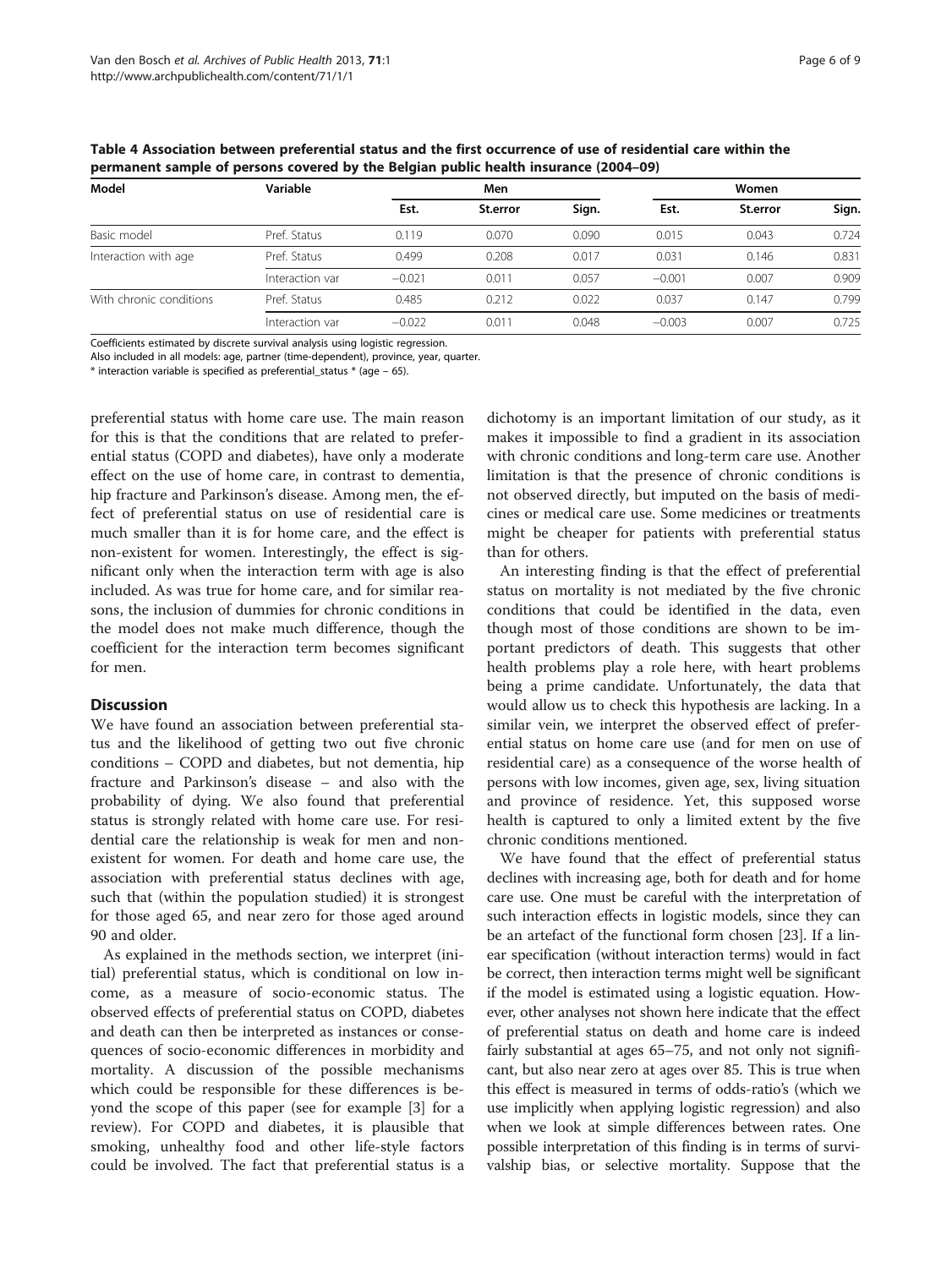population is in fact composed of two groups, one at high risk of death (say, because of heart problems), and another one at low risk, but that membership of these groups is not observed. Among persons with preferential status, the high-risk group would represent a higher proportion. As persons age, the high-risk group falls more often prey to mortality, and only the low-risk group is left. At that stage, no effect of preferential status on the risk of death would be measured. Such a mechanism could also explain why the effect of preferential status on use of residential care is much smaller than the association with home care. Persons enter residential care generally at age 85 or older, while first use of home care is registered for many older persons below that age. In other words, the reason that we find that persons with preferential status are not more likely to move into care homes than those without that status (and are also not more likely to get dementia) is that the former tend to die before they attain the age at which those events commonly occur. This would be an instance of what in survival analysis terminology is called 'informative censoring' [\[19\]](#page-8-0): conditional on observed variables, those persons whose observation periods are censored by dying would have been more likely to experience the event of interest (entering residential care) if they had continued to live, compared to those who do not die. It is important to stress that such an interpretation, if correct, does not change the evaluation of health inequalities in a life-course perspective. If differences in the likelihood of starting to experience health problems by socio-economic status are larger at younger than at older ages, this does not change anything for a birth cohort that will pass through all those ages.

Alternatively, one might interpret the effect of preferential status on the use of home care in terms of prices. For persons enjoying preferential status, co-payments for this kind of care are reduced, and this might induce them to use it more frequently, or at lower levels of need. The difference in prices is not negligable, about  $4 \in \mathfrak{p}$  per day for standard packages of home care [\[24\]](#page-8-0). On the other hand, many persons receiving home care do not have to pay copayments, irrespective of preferential status, as the nurses do not always charge these, or because those persons are covered by the system of maximum billing (which puts a ceiling on the total amount of co-payments during a calendar year). There are no co-payments for care in residential settings, so in this respect the limited effect of preferential status on residential care use is in agreement with the economic interpretation in terms of prices. In addition, there might be an income effect, as persons have to pay from their own resources the substantial costs for bed and board in care homes. Older people with low incomes might be less inclined to enter residential care for this reason, especially if they are unwilling to relinquish their own home at the same time. However, such an interpretation requires an additional explanation for why this supposed price effect

would be much smaller, or non-existent, for the very old than for the not so old. Also, differential prices cannot explain why persons enjoying preferential status die at younger ages than older persons without that status. So the principle of scientific parsimony would favor the health interpretation of the effect of preferential status.

Moreover, these rival explanations have a number of different implications which can be tested. For instance, if lower co-payments would induce persons with preferential status to use home care at lower levels of need, compared to other persons, then persons with preferential status should be more likely to use home care at a low level of intensity than others, since the provider decides on the level of home care provided (subject to periodical checks by the insurer). In a logistic regression with the level of home care as the dependent variable, conditional on receiving home care, preferential status had no significant effect, however. Also, if the interpretation in terms of prices of the effect of preferential status would be correct, then within the group of persons receiving home care at a low level those having preferential status would be less likely than those without that status to make the transition to either home care at a high level, or to death. Again, in analyses of these transitions, preferential status had no significant effect (results available on request). One must keep in mind, though, that due to the much smaller sample sizes the power of the significance tests was lower than for the analyses reported in the body of the paper. Of course it is also true that these interpretations are not mutually exclusive, and both may operate in the real world.

We have also seen that the effect of preferential status is consistently smaller for women than for men. A possible reason for this finding is that preferential status is a better indicator of socio-economic status for men than for women. Almost all men in this age group have worked for most of their active lives, so a low income in old age is an indication of low earnings during that period, and therefore of less favorable occupations and educational levels. On the other hand, many women may have been housewives for a large part of their former lives, irrespective of their own education and occupation, or those of their husband. A low income in old age may be less correlated for this reason with those other indicators of socio-economic status.

# Conclusions

The results of this study generally confirm the small but growing literature on socio-economic inequality in morbidity among older persons which suggests that social inequalities in health persist into old age. We find a strong association between preferential status, our indicator of socio-economic status, and the likelihood of home care use. For residential care the association is weak for men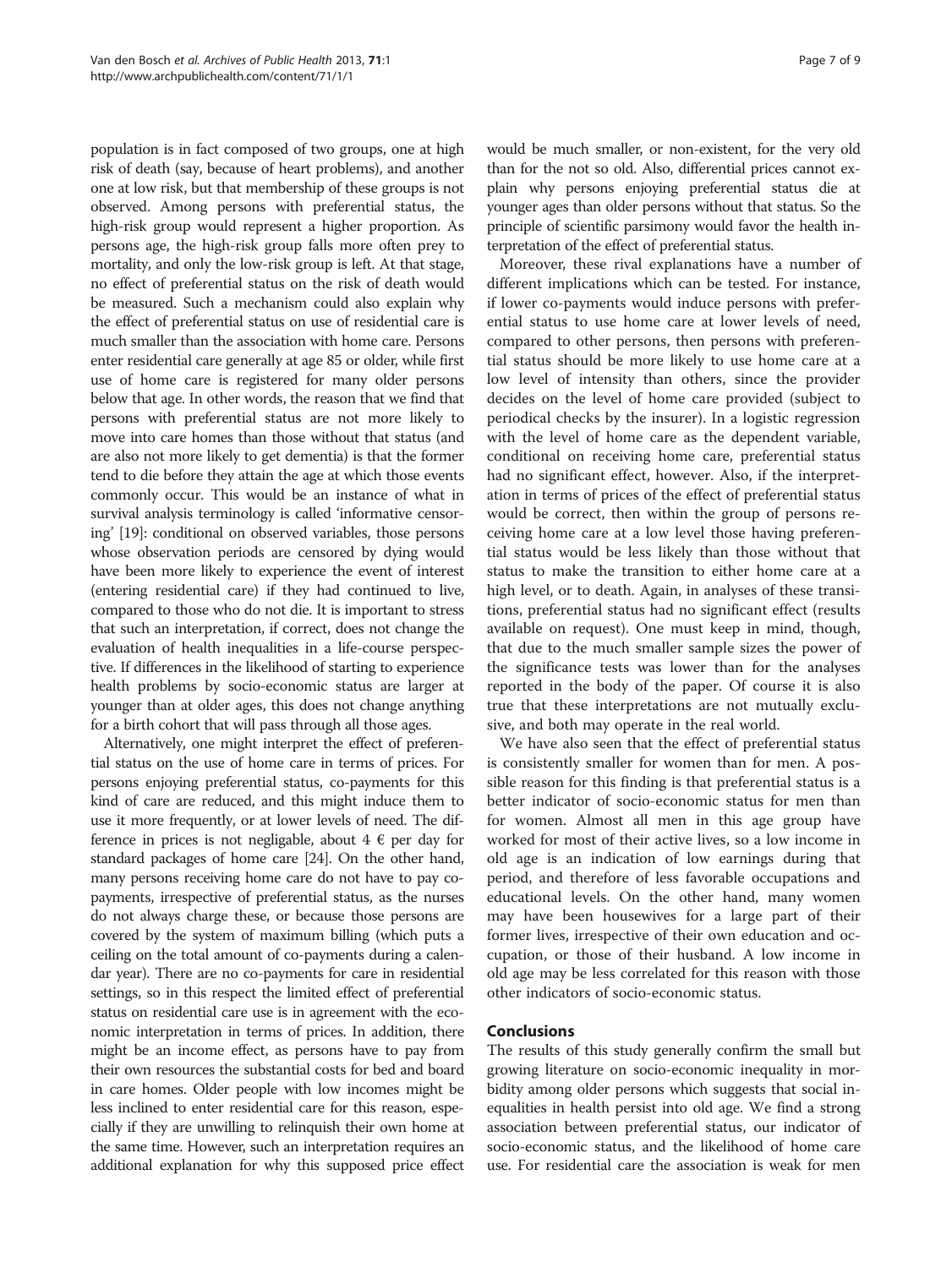<span id="page-7-0"></span>and non-existent for women. We also find that preferential status is significantly related to the chance of getting two out five chronic conditions – COPD and diabetes, but not dementia, hip fracture and Parkinson's disease – and with the probability of dying (not for women). For home care use and death, the association with preferential status declines with age from age 65 onwards, such that it is near zero for those aged around 90 and older.

We have argued that the most plausible explanation of these associations is in terms of health: persons with low socio-economic status and low income have worse health than those with better socio-economic status and higher income, leading to a greater likelihood of disabilities, which in turn leads to higher demand for and use of formal longterm care, both at home and in residential settings. As persons having preferential status have to pay less for formal home care, an alternative (though partial) explanation is in terms of price and income effects. Better data on the incomes of older persons, as well as on other measures of socio-economic status, e.g. by linking the data used here to social security or tax data, would make it possible to perform more formal tests of these rival interpretations. Of course, the observed associations may represent the cumulative effects of both mechanisms. Regarding the finding that the associations decline with age, we have proposed selective survival as a possible explanation. More data on morbidities, in particular on heart problems, e.g. by linking administrative data to data from the Health Interview Surveys, would help to confirm or disprove this hypothesis.

Projections of the future use of long-term care indicate that long-term care systems in Europe will face considerable challenges in meeting strongly increasing demand [[25\]](#page-8-0). The results of this study suggest that reducing social inequalities in health could be one way of limiting this challenge.

**Endnotes**<br><sup>a.</sup>On 01/02/2012 the income threshold was €16306,33 (gross taxable income per year) for a single person. This amount is increased with  $\epsilon$  3018,74 for each dependent person (i.e. each person that has to live from the same income). These amounts are regularly updated in line with increasing prices and incomes [[26\]](#page-8-0).

# Additional files

[Additional file 1:](http://www.biomedcentral.com/content/supplementary/0778-7367-71-1-S1.xlsx) Cox\_regressies.

- [Additional file 2:](http://www.biomedcentral.com/content/supplementary/0778-7367-71-1-S2.xlsx) Models\_chronic\_dead.
- [Additional file 3:](http://www.biomedcentral.com/content/supplementary/0778-7367-71-1-S3.xlsx) Models\_homecare.
- [Additional file 4:](http://www.biomedcentral.com/content/supplementary/0778-7367-71-1-S4.xlsx) Models\_residcare.

### Abbreviations

COPD: Chronic obstructive pulmonary disease; EPS: Echantillon permanent(e) steekproef (permanent sample).

#### Competing interests

The authors declare that they have no competing interests.

#### Authors' contributions

KVdB carried out the analyses and drafted the manuscript. JG contributed to the study design, revised the manuscript and made a number of substantive suggestions. PW worked out the study design and revised the manuscript. All authors read and approved the final manuscript.

#### Acknowledgements

We thank Sabine Stordeur, Stefaan Van de Sande, Carine Van de Voorde and France Vrijens of the Belgian Health Care Knowledge Center (KCE) for their positive cooperation within the project on "Residential care for older persons in Belgium: Projections 2011 – 2025" (Project nr: 2010-23\_HSR) during which the database used in this study was constructed, and in particular SVdS and FV for the procedure to identify persons suffering from particular chronic conditions from data on medication and medical care. This project was funded by the Federal Public Service for Health, Food Chain Safety and Environment.

The authors also want to thank the reviewers for their very helpful comments.

#### Received: 27 September 2012 Accepted: 23 December 2012 Published: 3 January 2013

#### References

- 1. Van Oyen H, Charafeddine R, Deboosere P, Cox B, Lorant V, Nusselder W, Demarest S: Contribution of mortality and disability to the secular trend in health inequality at the turn of century in Belgium. Eur J Public Health 2011, 21:781–787.
- 2. Connolly S, O'Reilly D, Rosato M: House value as an indicator of cumulative wealth is strongly related to morbidity and mortality risk in older people: a census-based cross-sectional and longitudinal study. Int J Epidemiol 2010, 39:383–391.
- 3. Avendano M, Jürges H, Mackenbach JP: Educational level and changes in health across Europe: longitudinal results from SHARE. J Eur Soc Pol 2009, 19:301–316.
- 4. Hoeck S, François G, Geerts J, Van der Hyeden J, Vandewoude M, Van Hal G: Health-care and home-care utilization among frail elderly persons in Belgium. Eur J Public Health 2012, 22:671–677.
- 5. Szanton SL, Seplaki CL, Thorpe RJ Jr, Allen JK, Fried LP: Socioeconomic status is associated with frailty: the Women's Health and Aging Studies. J Epidemiol Community Health 2010, 64:63–67.
- 6. Grundy E, Holt G: The socioeconomic status of older adults: how should we measure it in studies of health inequalities? J Epidemiol Community Health 2001, 55:895–904.
- 7. Gaugler JE, Duval S, Anderson KA, Kane RL: Predicting nursing home admission in the U.S: a meta-analysis. BMC Geriatr 2007, 7:13.
- 8. Luppa M, Luck T, Weyerer S, König H-H, Brähler E, Riedel-Heller SG: Prediction of institutionalization in the elderly. A systematic review. Age Ageing 2010, 39:31–38.
- 9. Muramatsu N, Yin H, Campbell RT, Hoyem RL, Jacob MA, Ross CO: Risk of nursing home admission among older americans: does states' spending on home- and community-based services matter? J Gerontol B Psychol Sci Soc Sci 2007, 62:S169–S178.
- 10. Nihtilä E, Martikainen P: Household income and other socio-economic determinants of long-term institutional care among older adults in Finland. Popul Stud (Camb) 2007, 61:299–314.
- 11. Sarma S, Simpson W: A panel multinomial logit analysis of elderly living arrangements: Evidence from aging in Manitoba longitudinal data. Canada. Soc Sci Med 2007, 65:2539–2552.
- 12. Kasper JD, Pezzin LE, Rice JB: Stability and changes in living arrangements: relationship to nursing home admission and timing of placement. J Gerontol B Psychol Sci Soc Sci 2010, 65:783-791.
- 13. Noël-Miller C: Spousal loss, children, and the risk of nursing home admission. J Gerontol B Psychol Sci Soc Sci 2010, 65B:370-380.
- 14. Cai Q, Salmon JW, Rodgers ME: Factors associated with long-stay nursing home admissions among the U.S. elderly population: comparison of logistic regression and the Cox proportional hazards model with policy implications for social work. Soc Work Health Care 2009, 48:154–168.